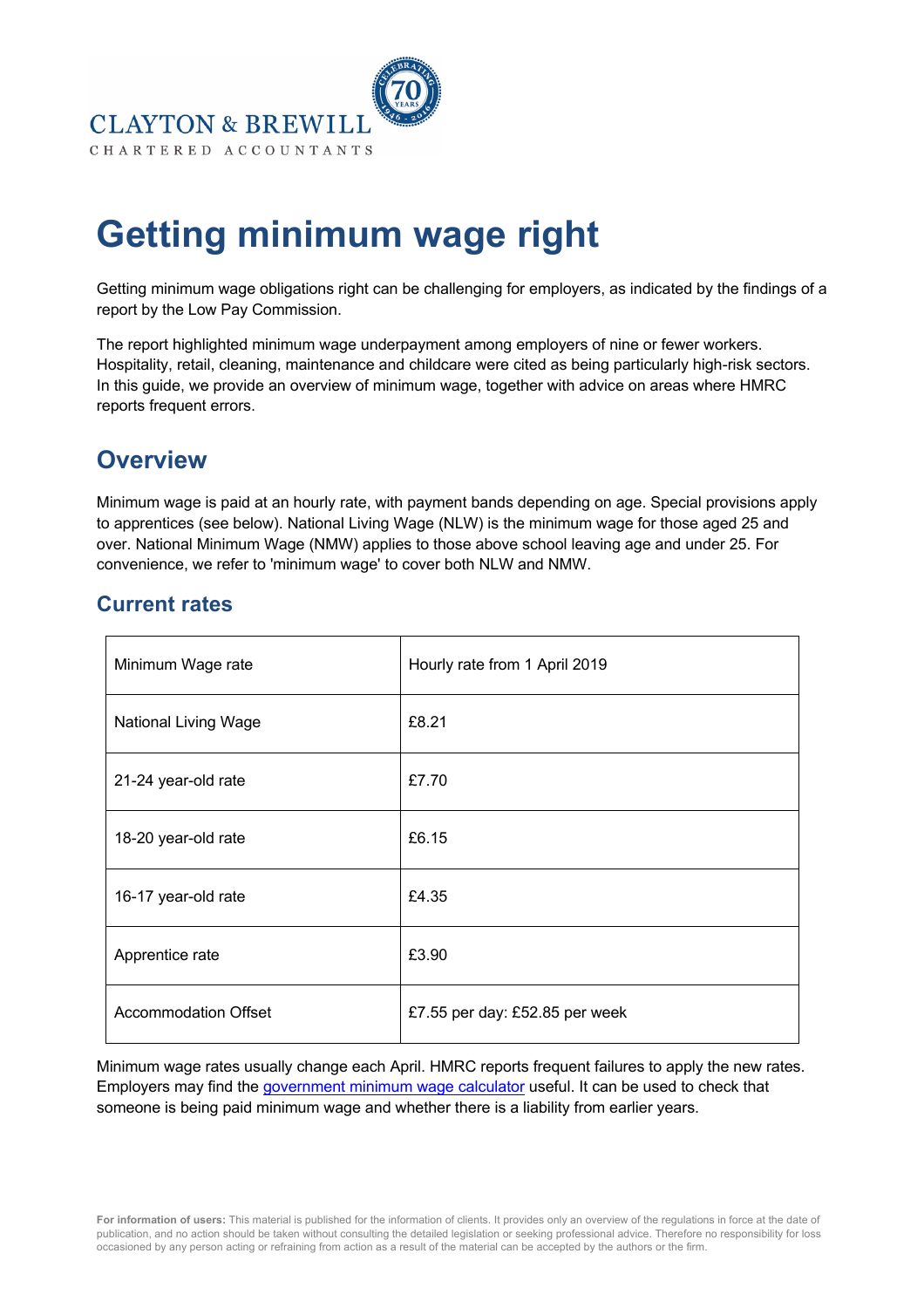# **Compliance and risk**

Minimum wage policy is set by the Department for Business, Energy and Industrial Strategy. Compliance is enforced by HMRC, which can issue penalties for failure to pay minimum wage correctly. It can also take court action, with a maximum fine for non-payment of £20,000 per worker. Employers can be 'named' publicly for non-compliance. Company directors may be banned for up to 15 years.

# **Eligibility**

Minimum wage is due if someone is an employee or a 'worker' for minimum wage purposes, and is not covered by a specific exemption. In employment law, the term 'worker' denotes a particular type of status. Broadly speaking, a worker is someone required, in person, to perform work or supply services to a business.

Minimum wage eligibility extends to part time; casual; and agency workers. Workers on piece rate also qualify. Others entitled to minimum wage include agricultural workers; trainees and workers on probation; foreign workers; offshore workers; seafarers; and disabled workers. Some people are not eligible for minimum wage, such as the self employed; company directors without employment contracts; and volunteers. Neither are members of an employer's family living in the employer's home; or non-family members living in the home who share work and leisure activities, but are not charged for food and accommodation. This would cover au pairs, for example.

# **Common areas of confusion**

## **Types of work**

There are four different types of minimum wage calculation: salaried hours work, time work, output work and unmeasured work. Each has its own rules, and the starting point is to make sure staff are put in the correct category.

Most staff are likely to be salaried workers or time workers, and HMRC reports many problems with employers getting categorisation right here, with knock-on consequences for the pay reference period. For time workers, minimum wage must be paid every pay reference period. For salaried workers, total annual hours worked are averaged over each pay reference period, and pay must be made in equal monthly or weekly instalments. If these salaried criteria are met, minimum wage compliance can be achieved even if hours worked in a month vary and - if the month is taken in isolation - pay falls below minimum wage level.

HMRC has a flowchart which can be used to check if salaried hours conditions are met. We should be delighted to advise further here.

## **What counts as pay?**

Not every element of pay counts for minimum wage purposes, and it is important for employers to know what and what not to include in the calculation. Including the wrong elements can mean that wages are actually being paid at below the minimum wage threshold. Incentive payments and bonus payments, for example, count as pay for minimum wage purposes. Loans, advances of wages, pension payments, and rewards under staff suggestion schemes do not. Neither do tips and gratuities, whether paid through the payroll, distributed by a tronc master or given directly to staff by customers. Where relevant, tips should be paid in addition to minimum wage.

If someone incurs expenses in connection with their employment – say, for tools or equipment - and is not reimbursed by the employer, then the expense reduces their pay for minimum wage purposes. Benefits in kind do not count towards minimum wage pay – but see below for special rules on accommodation. Care is needed where pay is sometimes at a higher rate, say for overtime, weekend or night shifts, or on bank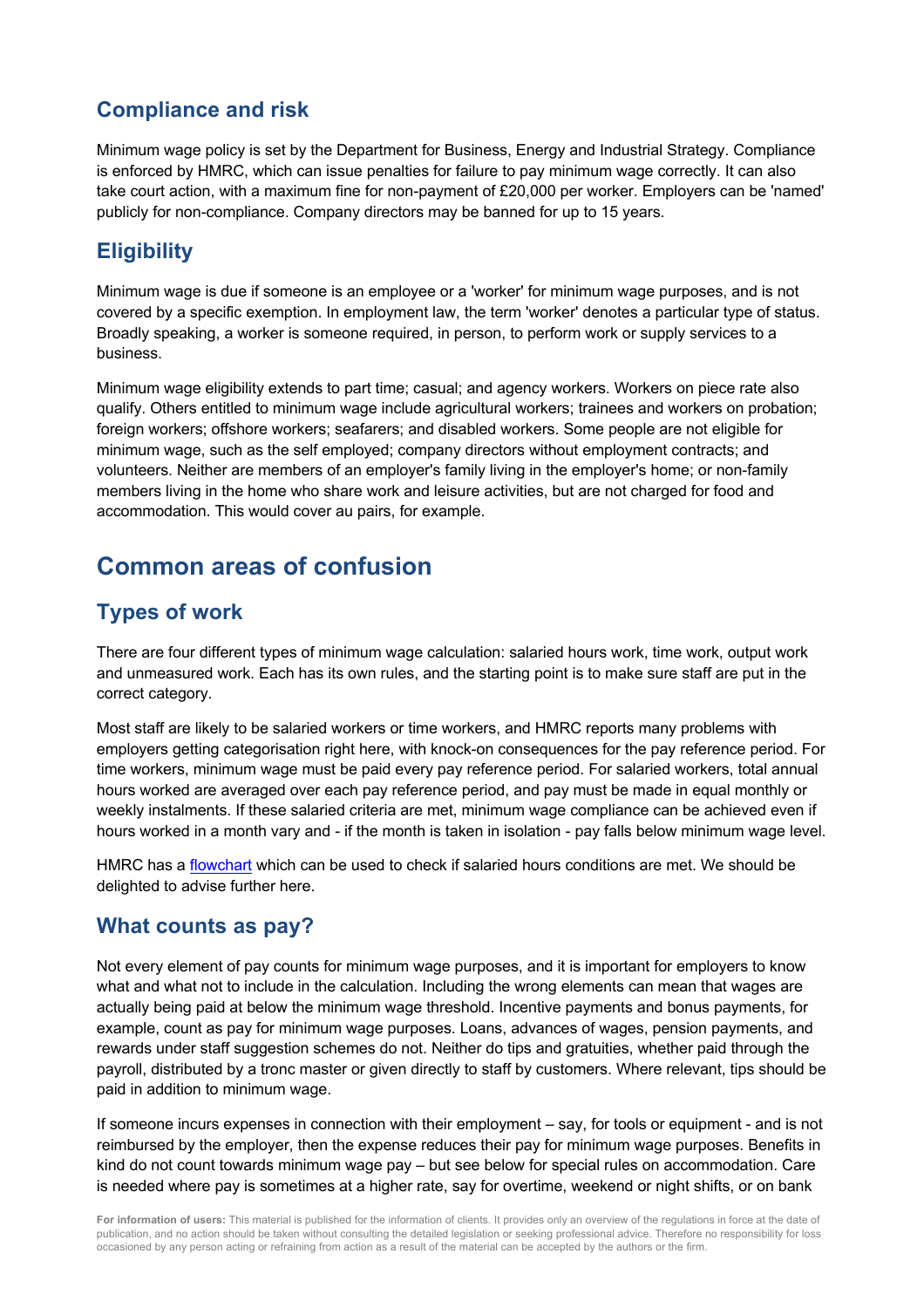holidays. If premium payments such as these are made, check that basic minimum pay – before enhancement – does not dip below the minimum threshold.

Problems can also arise relating pay to specific pay reference periods. Bonuses, commission and overtime for example, may require special treatment. Clayton & Brewill can provide advice and assistance on these areas.

#### **What counts as working time?**

This is another problem area. HMRC reports errors around failure to pay travel time. Though staff do not need to be paid for home to work travel time, some periods of travel time create a minimum wage liability. These include time when required to travel in connection with work; travelling from one work assignment to another; waiting to collect goods; waiting to meet someone in connection with work. Periods when staff attend at the beginning or end of the working day can also get overlooked. This might include time opening or closing a shop, or security checks at the end of a shift. Minimum wage is due for this time. Time spent training, or downtime while someone is at the employer's disposal also count as work time.

#### **Examples**

Polly is employed as a care worker. She makes up to twelve visits to clients' homes a day. The travelling time from one client to the next counts as work time.

Padraig is employed as a groom. He has to wait at the end of the day for the farrier to finish. This counts as work time.

Scott is a bus driver. The bus breaks down and he has to wait to be taken back to the depot. The downtime counts as work time.

Each of these examples counts as work time for minimum wage.

#### **Deductions from wages**

This is another area where attention to detail is necessary. Deductions from pay or expenditure by a worker on job-related items, as noted above, can cause confusion. Uniforms are a prime example; and it is worth noting that minimum wage rules here do not mirror the logic of the income tax rules for employee expenses.

#### **Examples**

Ben Hur Equestrian requires staff to wear a polo shirt with its yard logo. These are bought from Ben Hur. Whether deducted from pay, or paid outright, the purchase reduces minimum wage pay.

Bella Donna Hair Salon requires workers to wear a uniform: any striped shirt and blue trousers are acceptable. The cost of these clothes reduces minimum wage pay. It does not matter where they are bought. As an employer-specific requirement, they must be factored into minimum wage calculations.